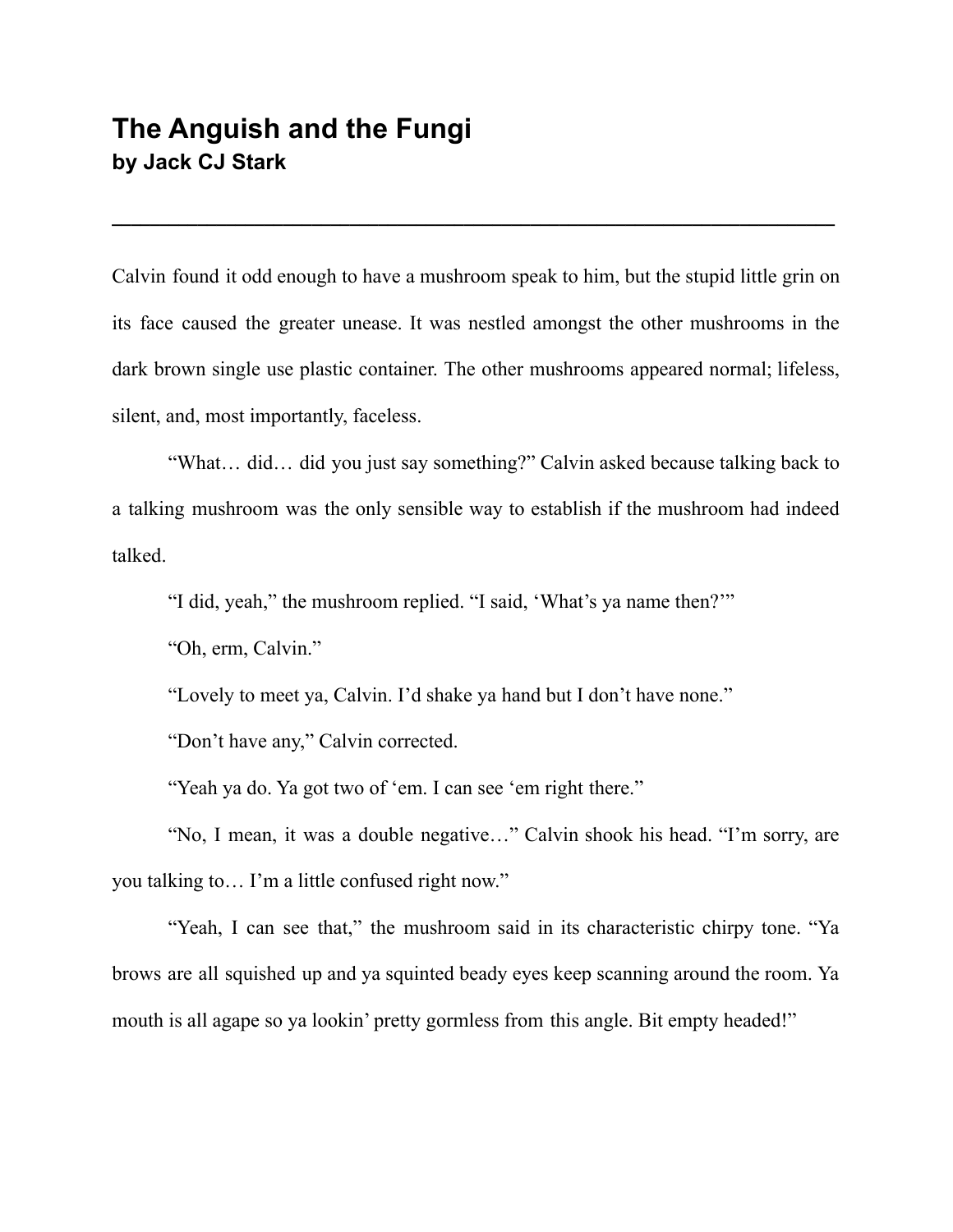"Fucking hell, it's happening again, Calvin. You've gone and lost your fucking mind." He dropped the knife he was holding onto the chopping board and walked away from the kitchenette worktop and over to the seating area of his bedsit. He plonked himself onto his hole ridden futon. "You were doing so well."

"Who are you talking to? Who else is here?" The mushroom called over. "I can't see!"

Calvin ignored it.

"What do I do? What do I do?" Calvin pondered, twice, before picking up his phone. "Fucking hell. Maybe I should call an ambulance."

"Why? Did ya cut yaself with that knife? Ya silly billy!"

"No, I should call Asha first. She won't mind. It's her job, afterall."

"Who's Asha? That ya bird? Relationships are more than just takin', ya know?"

Calvin stood, pacing the room with the phone pressed tight to his ear. "Hi, yes, hello, Asha? It's Calvin. Hi. Yeah, I'm so sorry to call you out of the blue like this, I know we're not due to see each other until next Wednesday but I just… erm… well…" He spoke with speed, tripping over his words. "Have you got a minute to just chat about something? You can bill me the time, it's fine." A pause. "No, yeah, I'm fine, everything's fine. Well, not really but I'm not in any immediate danger, I don't think. … It's erm… oh, god, this sounds so fucking crazy! … Right, yeah. Well, it's the mushroom. It's talking. … Yeah, to me, directly. It's got a face. … Just, like a face. Rather cute, really. Bit chibi-ish, haha!"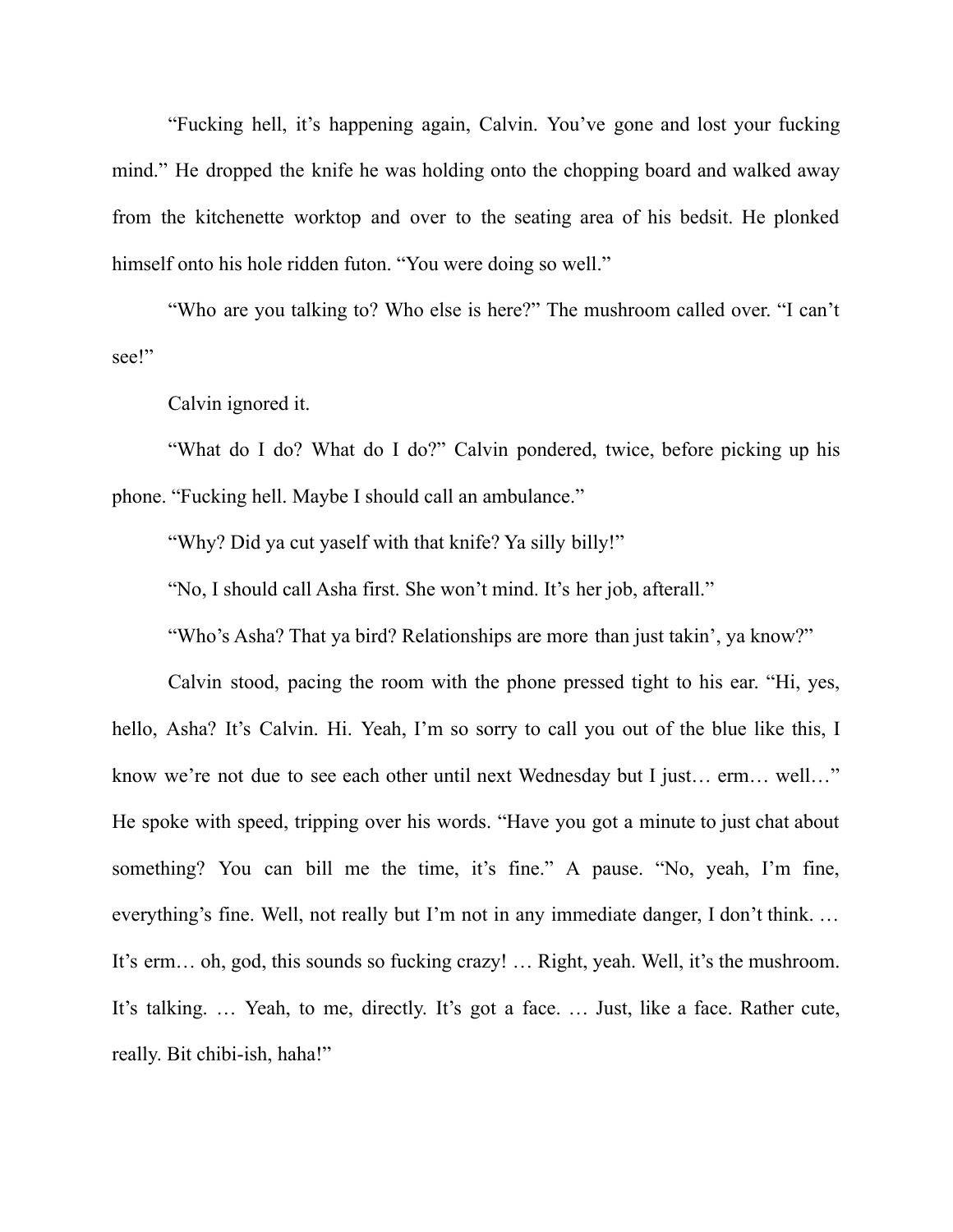"D'awww, ya gonna make me blush!" The mushroom called out. "Can I even blush? Emotionally I can."

"Just then," Calvin continued to Asha. "Did you hear it? … No, of course not. ... Right, yeah, what should I do? Like, do I need to call an ambulance? … Erm, I don't know. Not really. … The meds? Yeah, no, I forgot to take them today. … Just today. … Sorry. … When we speak truthfully with each other. … Three days, maybe a week. … A week." His tone dropped, his eyes turned to the floor. "Yeah, I will, sorry. … I was just making some dinner, that's all. … Hmhm, yeah. … Grounding techniques. … It can't hurt me. ... Call for help if I think I'm gonna hurt myself. I don't think I will. ... Tomorrow at two? Yeah I can do that. … Distractions? Well, I can't put the TV on at the moment. Got no electric. … No, yeah, I just need to get some on the card. … Yeah, I could go for a walk, if you think that'd help. … Yeah, I could get some leccy at the same time, 'spose." His demeanour had perked up somewhat and he seemed much calmer. "Yeah, thanks, Asha. … I will. … I have, yeah. … Okay, thanks, again. And sorry, again. … Yeah, see you tomorrow. Thanks, bye now. Thankssorrybyesorry!" He disconnected the call and threw the phone on the futon. It fell into a hole, lost forever and ever, or until he can be bothered to dig it again - whichever comes first.

"Oh, boy, you are awkward as fuck with the ladies, ain't ya?!"

Calvin offered no response. He paced the room, chewing his bottom lip.

"Was that the first time ya spoke to her? Still, sounded like ya bagged a date, playa!"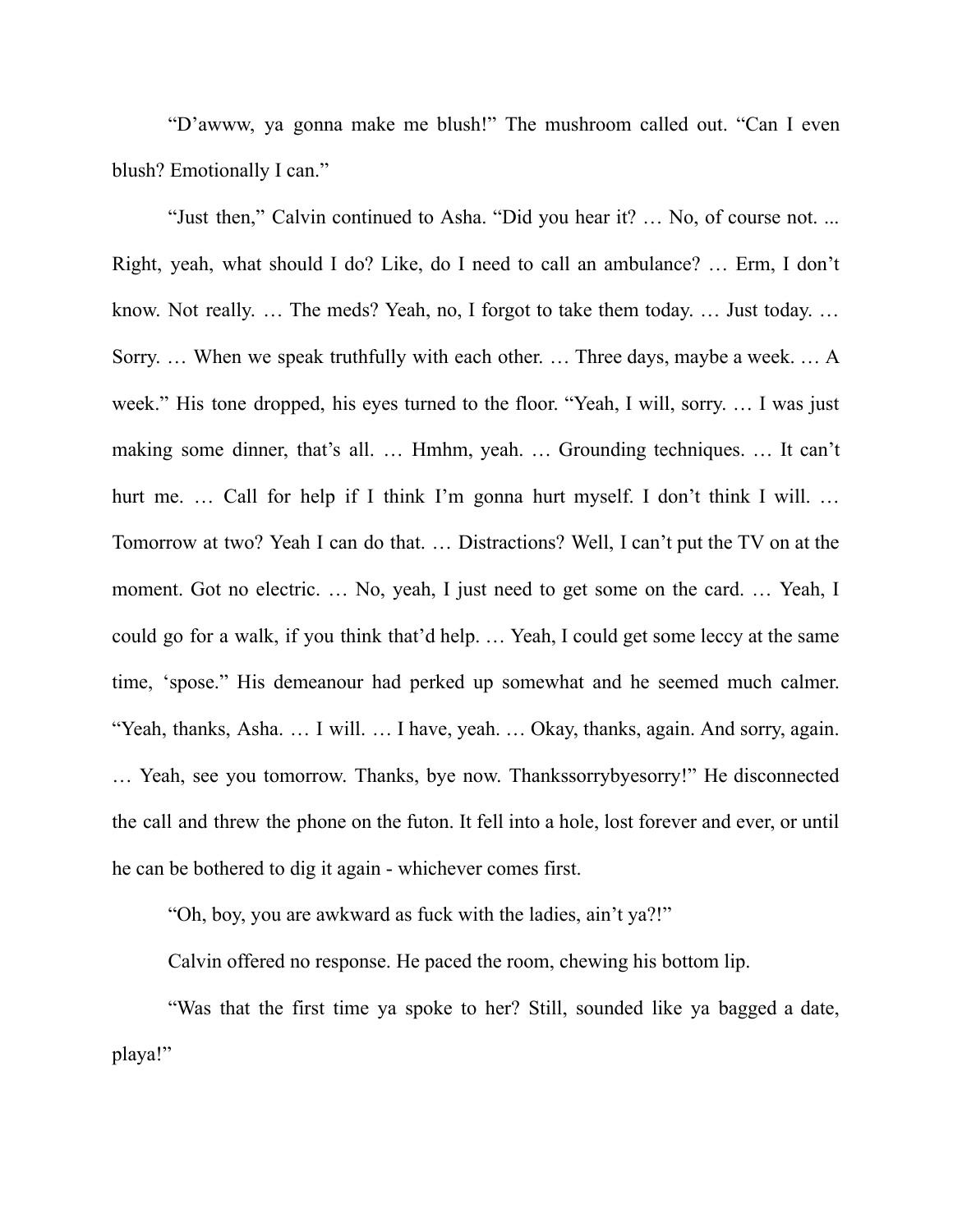Calvin reached into the pocket of a coat hanging on the back of the door. He took out a wallet, and checked for a card inside.

"Are ya goin' out? Can I come?"

Calvin grabbed his worse for wear boots and started to put them on.

"C'mon, Cal! I ain't never seen the outside. Well, I've caught glimpses of it here and there, but not properly. I sprouted in a windowless room, and was pretty happy there until they cut off my feet. Bastards. Anyway, that's in the past. Let me come with ya! Pretty please."

Calvin walked over to the kitchenette and reached into a cabinet, taking out two blister packs of tablets. He popped one from each and swallowed them down. He loomed over the pack of mushrooms but gave no eye contact.

The mushroom looked up, a stupid grin still on its face. "Where're we goin'?"

Calvin shook his head, still without eye contact.

"Oi, rudie poo! Look at me when I'm talkin' to ya. Is this what ya gonna be like tomorrow on ya date? Ya gotta look at folk, make them feel engaged with an' all that jazz!"

Calvin glanced down, somewhat resistantly.

"Oh, hey there," the mushroom said. His little adorable eyebrows bouncing up and down. "Are we goin' out? Get some supplies for the big date?"

"It's not a date," Calvin finally replied.

"Then what is it?"

"An appointment."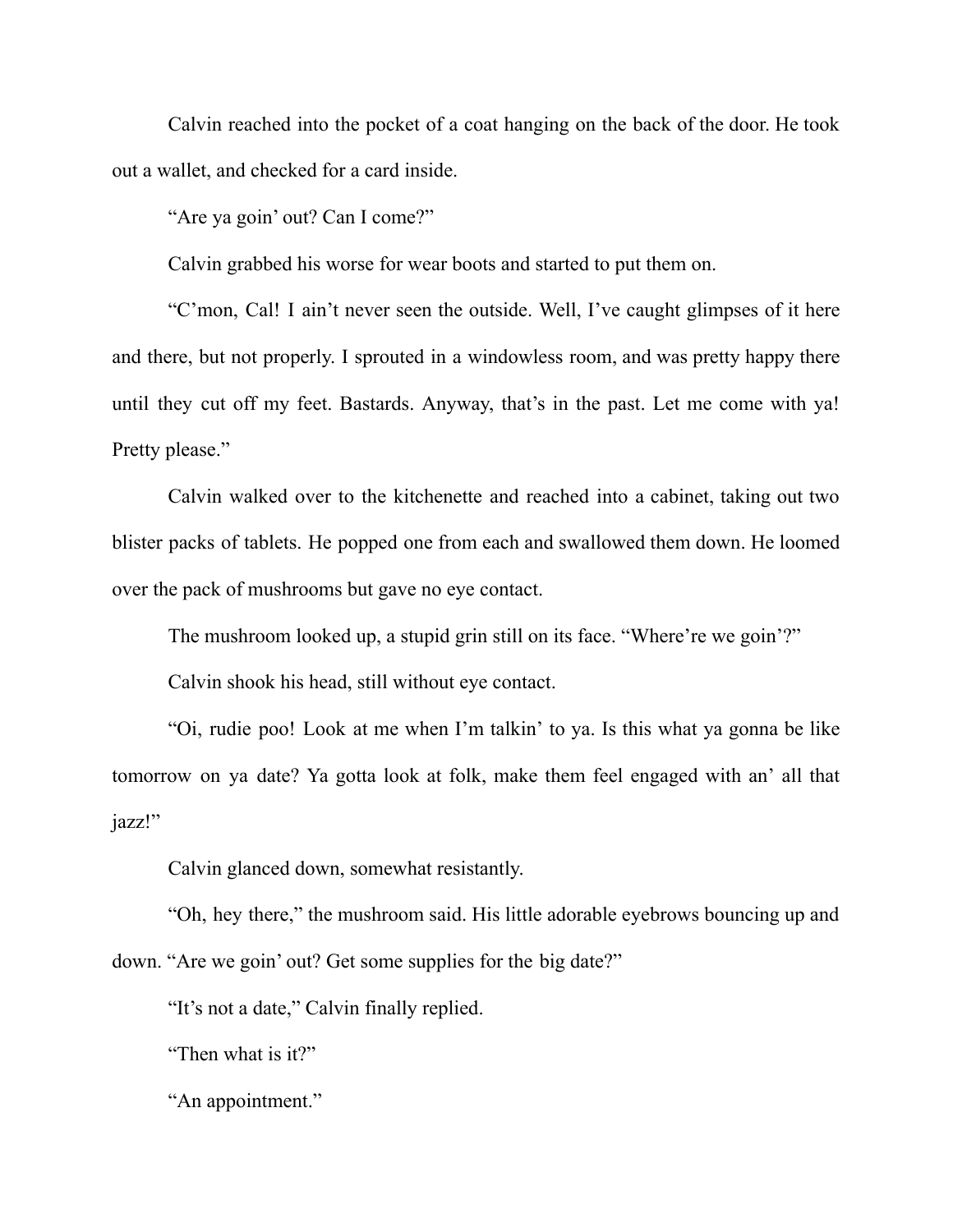"A… vitamin D appointment?"

"What? No!" Calvin scrunched his face in disgust. "A counselling appointment. Therapy."

"Oh, awks." The mushroom did that thing people do when slightly embarrassed when they look around but keep scanning back to the other person's face to check things are okay. "So, we goin' for a walk? I'd love to see the great outdoors."

"There's nothing great about them," Calvin said, being a downer.

"Don't say that. Turn that frown upside down. The world is full of joy and wonder. You just have to look for it. Happiness is around every corner. C'mon! Let's go for a walk, we'll have a blast!" The mushroom said. "We can go to the park, walk around the lake, look at puppies, and I'm sure there'll be some dogs there, too!" He paused for a laugh that didn't come.

"*I'm* going for a walk, to get some leccy and then come back here. Me. Alone. And when I do get back hopefully you'll be back to a normal, non-speaking, faceless, mushroom. Then I'm going to eat you."

"Oh, come on! Don't be like that. There's good reason to take me with ya. You know why ya should be friends with a mushroom?"

"Nope."

"Play ball, Cal. Why should you be friends with a mushroom?"

Calvin groaned and shook his head.

"Don't make me say it!" The mushroom held back a chuckle. "I'm gonna say it! Get ready."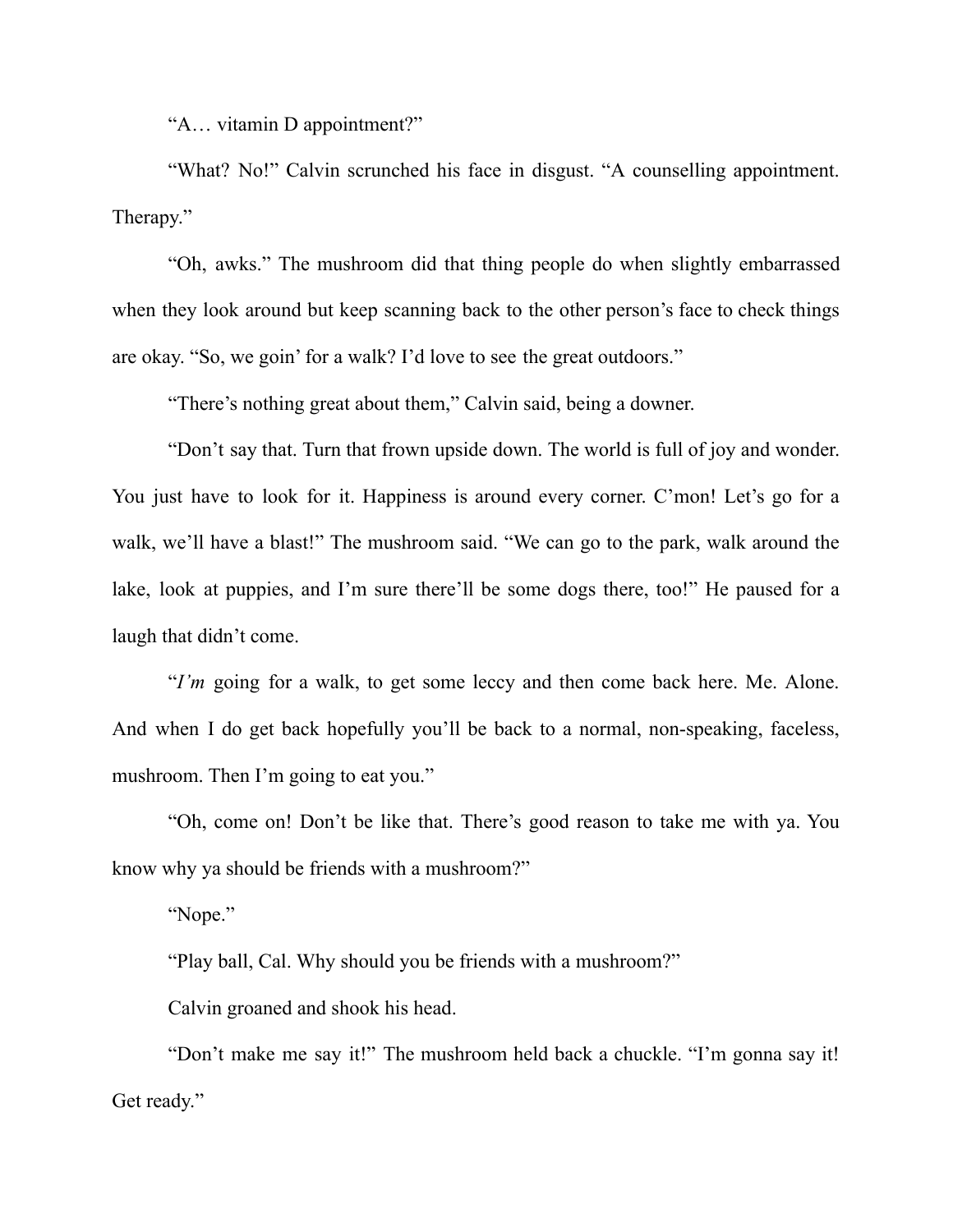Calvin rolled his eyes, fighting back a smile.

"I'm a real fun guy!" The mushroom blurted out. He paused, his smile beaming from gill to gill. After a moment of way too long awkward silence that did not include the roaring laughter the mushroom expected, he said, "You do geddit, right?"

"It doesn't work, you're an individual fungus."

"And you're a real buzzkill. A real tough crowd. I agree with ya girlfriend…"

"Therpist."

"... that you could benefit from going outside, getting some fresh air in your lungs, some vitamin D in you. It'll cheer you right up!"

"You were supposed to be my vitamin D."

"Oh, kinky!"

"That doesn't even make sense!" Calvin threw his arms in the air.

"C'mon, let's go, let's go, let's go! Before we lose light."

"Are we shooting a film?"

"I wanna see everything in the full light of the day. Oh boy, I'm so excited."

\* \* \*

The park was relatively busy. The sun beaming down casting harsh squat shadows. Calvin found a bench set back in a quieter spot, surrounded by trees. He sat and observed, as was his way. He had propped the mushroom in his chest pocket with its face looking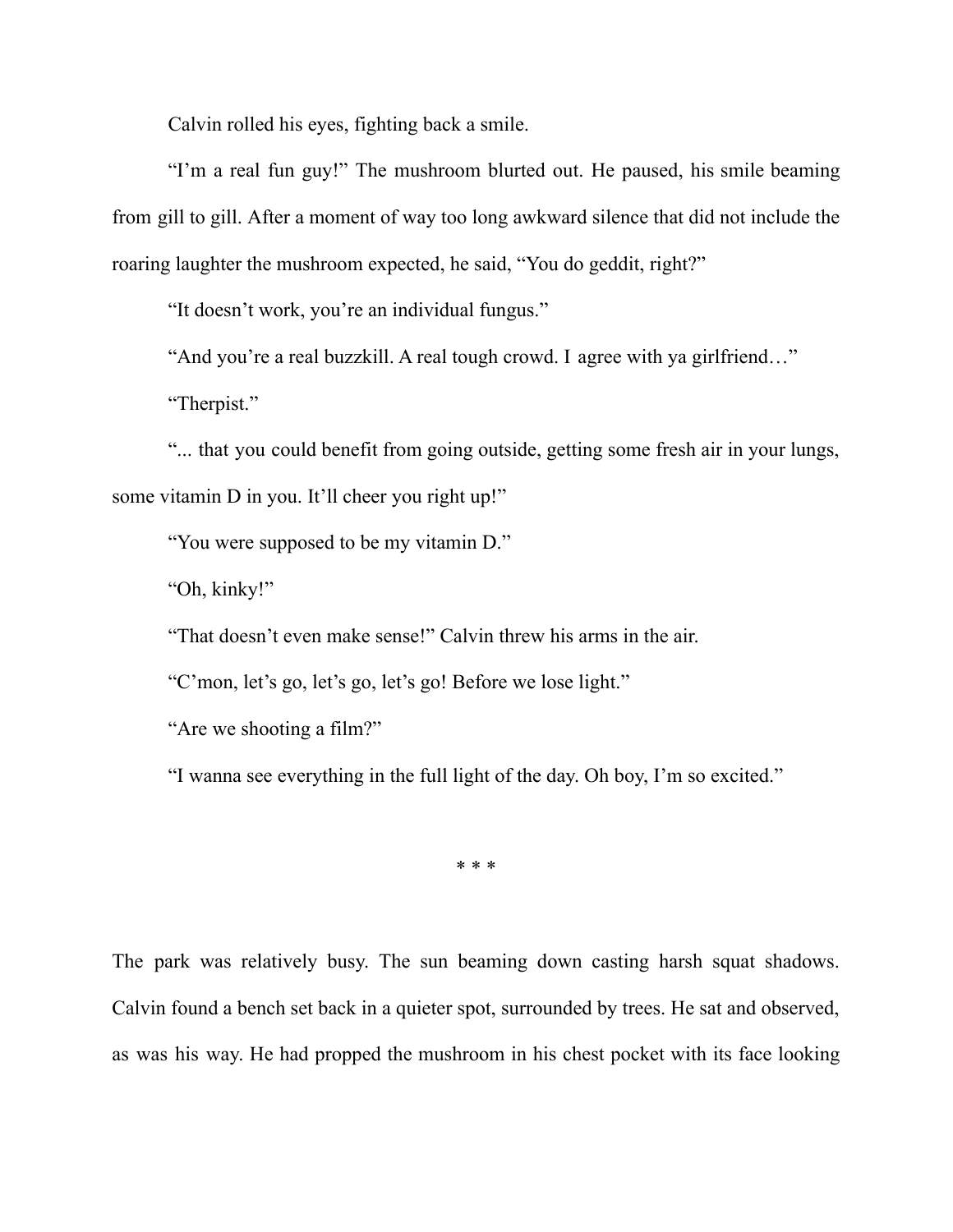out to the world. He was trying to be inconspicuous but people saw. They saw, they judged, they expressed perplexion.

The mushroom was spaced out, overdosed on external stimuli. "This is epic, man!"

"It's just a park," Calvin replied. A bright white earbud hung on full show from his right ear.

"There's so much stuff! I'd heard tales, but this is... something else, man!"

"Can we stop with the 'man'?"

"Ah, feminist! I'm with ya, sister! Down with the patriarchy!"

"What? No, shut up! And where do you hear tales from?" Calvin asked, shaking his head in disbelief.

"I hear things, man, I hear things!" The mushroom raised an eyebrow like The Rock used to in the 90s and 2000s. Back when pro wrestling was good.

"You don't hear anything. I hear things, like a fucking talking mushroom! Oh god, I knew I shouldn't have brought you out with me. I'm not supposed to engage with you. Ignore and distract. Stay grounded. That's supposed to be the plan. That's what..."

"Shut the front door!" The mushroom interrupted. "What the fuck is that?!"

"What?"

"That, there!"

"You have no hands, use your words." Calvin looked around panicked, his breathing quick and short.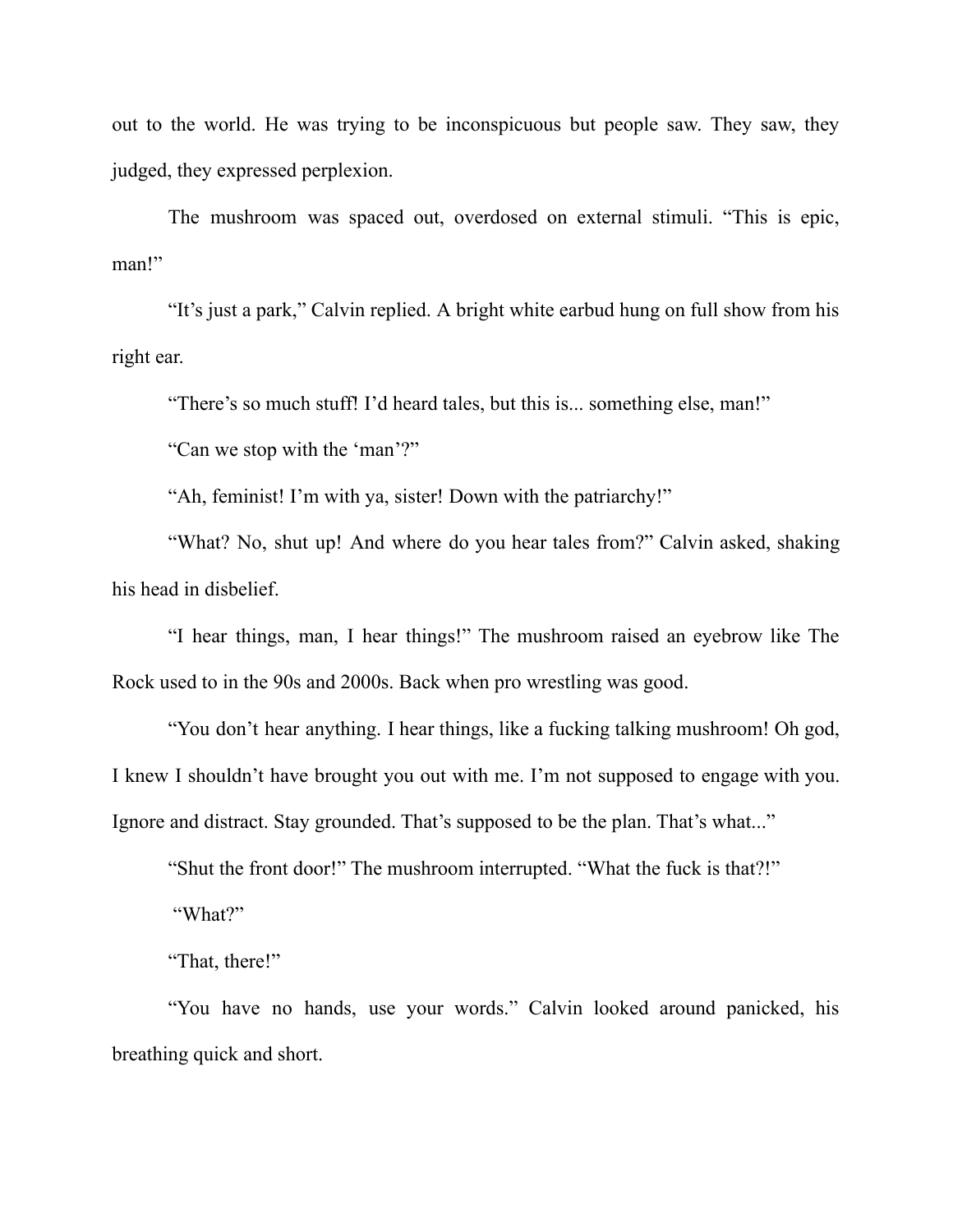"On the ground, there! Mushroom shaped, popping up out of the soil. Big phallic thing! (teehee)"

"For fucks sake, it's just a mushroom!"

"I'm sorry, what now?" The mushroom's voice increasingly rose to a high pitched squeal that set off nearby car alarms.

"It's just a mushroom. Chill out, dude. How is this so anxiety inducing for you?"

"It's lost its buyer. It's all on its own. Poor thing." The mushroom would have teared up if it could, but alas, it had no tear ducts, for it was a mushroom.

"It doesn't have a buyer. It's wild," Calvin clarified.

"I'm sorry, what now?"

"It's a wild mushroom. Might be poisonous. Best to leave it alone."

The mushroom (the one in Calvin's pocket that had a face, not the wild one,) remained speechless. Its brow all squished up, its mouth agape. It looked gormless. Empty headed, some might say.

"I want to go home now," the mushroom said, quietly and reserved.

\* \* \*

The bedsit door swung open. The light from the corridor casting beams across the dust particles suspended in the air.

"FUCKING. WILD. MUSHROOMS!" The mushroom was off on one.

Calvin sighed, a deep sigh of exasperation.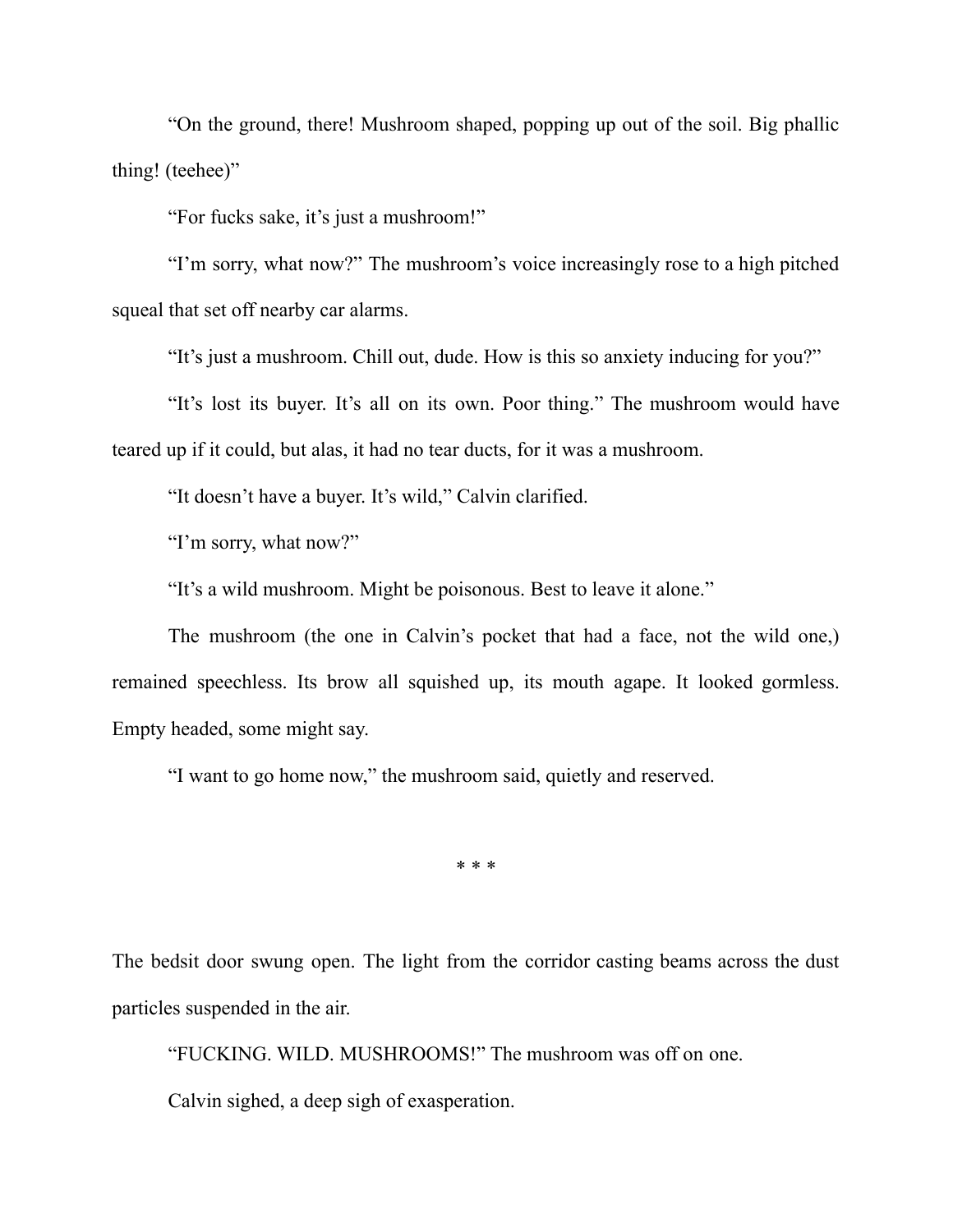"You're tellin' me there're wild mushrooms just out there in the wild?"

"Yes, everywhere."

"What, like, ten of 'em?"

"More than ten!"

"Twelve?"

"Millions. Billions, maybe! I don't know. I've never bothered to count them."

"Billions?! I DON'T EVEN KNOW WHAT A BILLION IS! I CAN'T PICTURE A BILLION OF ANYTHING!"

"Will you please, please, for the love of all that is sacred, stop shouting?"

"Billions of mushrooms, he says," the mushroom continued, in a quieter voice, but still louder than necessary. "Just out there. Living their best life. Flourishing in the sun. Living in nature. What did I do to miss out on this? What did I do wrong? Why have I been punished?"

"Miss out on what?" Calvin asked, placing the mushroom onto the chopping board.

"BEING A WILD. FUCKING. MUSHROOM!"

"Okay, okay, calm down."

"CALM DOWN? CALM DOWN? No, sir, no! Calming down is not an appropriate response to learning that I had to be born into a windowless room, cramped and crowded by lifeless dullards all around, feeding on rotting wood, only getting a glimpse here and there of the outside world, to be tortured when they cut off my feet and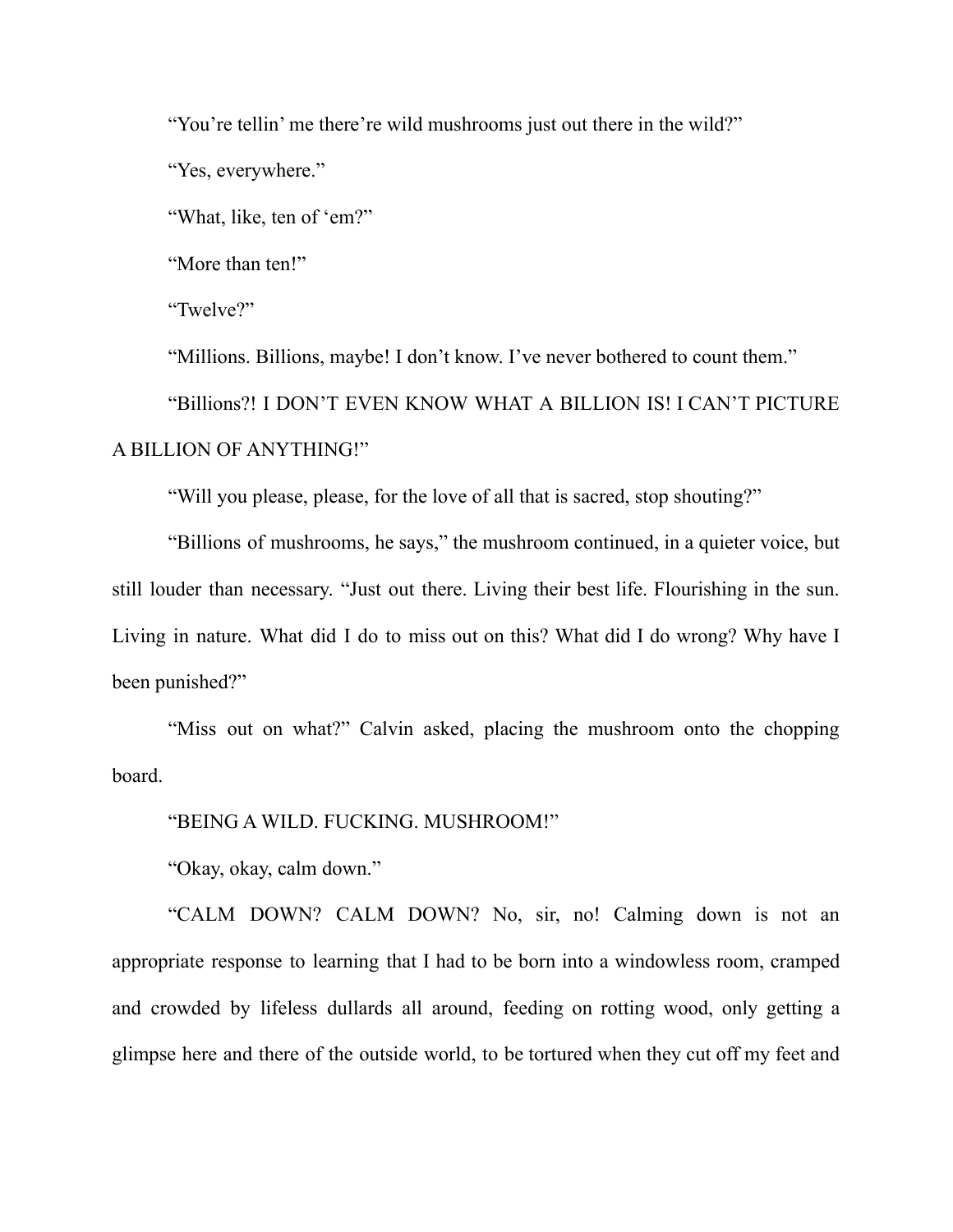threw me into a plastic container amongst the corpses of my fellow kind to be sold as a commodity with little to no regard for my humanity!"

"You're not a human."

"No, I ain't doin' no calming down. I am outraged! I'm of a mind to angry up, if anything!"

"Can you do it quietly, please?" Calvin quipped as he headed over to the electric meter. He inserted the topped up card. The startup buzzing and beeping of thousands of appliances rang out. He flicked on the telly screen, hopped a few channels before settling on a ball sport.

"Oh, what a miserable existence I have had to endure. What a tragedy my life is!" "Shall we go for a walk? It might help you feel better."

"Oh, how you mock my pain, Cal! It's alright for you! You don't know what it's like. You've never felt this sorrow, this all consuming gloom! How the world is dark, now. Joy nought but a distant memory in my bleak and worrisome mind. Hark, where has the light gone?"

"Don't you think you're being a little melodramatic?" Calvin asked, moving to stand over the mushroom. "It's really not that bad."

"How could you say that? Don't try an' erase my suffering! I am allowed to feel what I feel without shame. Without being victimised and mocked by those of you fortunate enough to never have felt this desolation."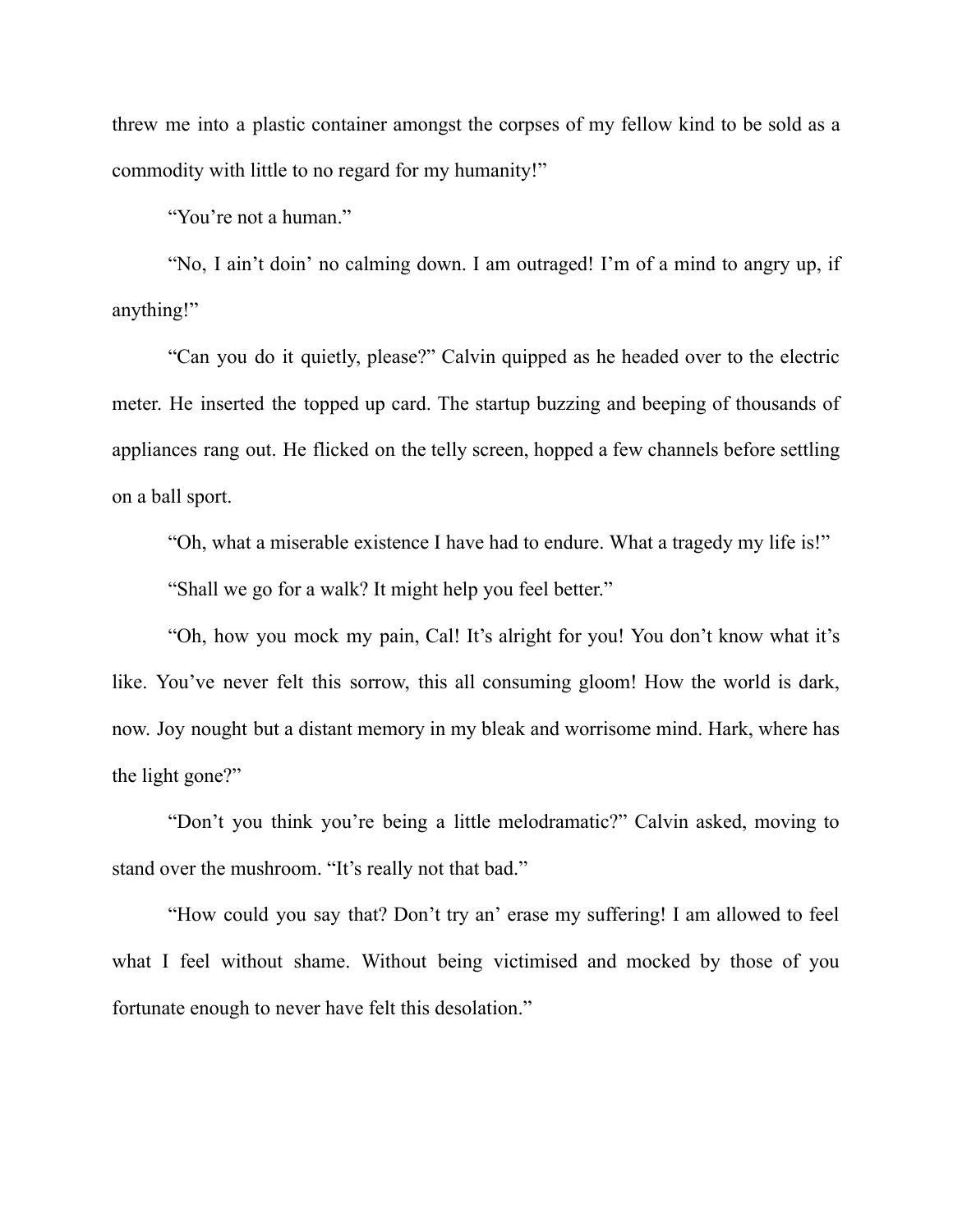"You're right, I'm sorry," Calvin said, even though he wasn't sorry in the slightest. "I don't know what it's like to be a mushroom discovering other mushrooms exist in the wild."

"You're mocking me again! Is this all I am worthy of? Am I just a plaything for your sadist ways?"

"Dude, chill, it's not all sunshines and rainbows for the wild mushrooms, you know? Sometimes they get eaten by wildlife."

"Oh, why don't you cry so much for all the wild mushrooms that all your tears form a lake or a puddle or a stream or something similar? And then DROWN ME IN IT! FREE ME FROM THIS MISERY! I was born to be eaten. Where I'm from, my kind always get eaten. It is our destiny, cruelly set before we even have a chance to bloom. Denied our right to the luxury of being eaten by wildlife."

Calvin sighed his dozenth sigh of the hour. "Speaking of eating; I am quite hungry now. It's all that fresh air." He turned on the camping stove and started to melt some butter in a frying pan. "What am I doing with you?"

"Do your duty! End me! Give me the mercy of a sharp, swift, swing of your sword!"

"Oh, kinky!" Calvin said, bouncing his eyebrows.

"NO! This is not the time and place. Do it. Chop me up and fry me in butter."

"I don't know," Calvin hesitated, "I've grown quite fond of you."

"And I you, sir!" Emotive music played in the background shifting the mood. "Meeting you has been the greatest honour of my otherwise cursed life. You are a beacon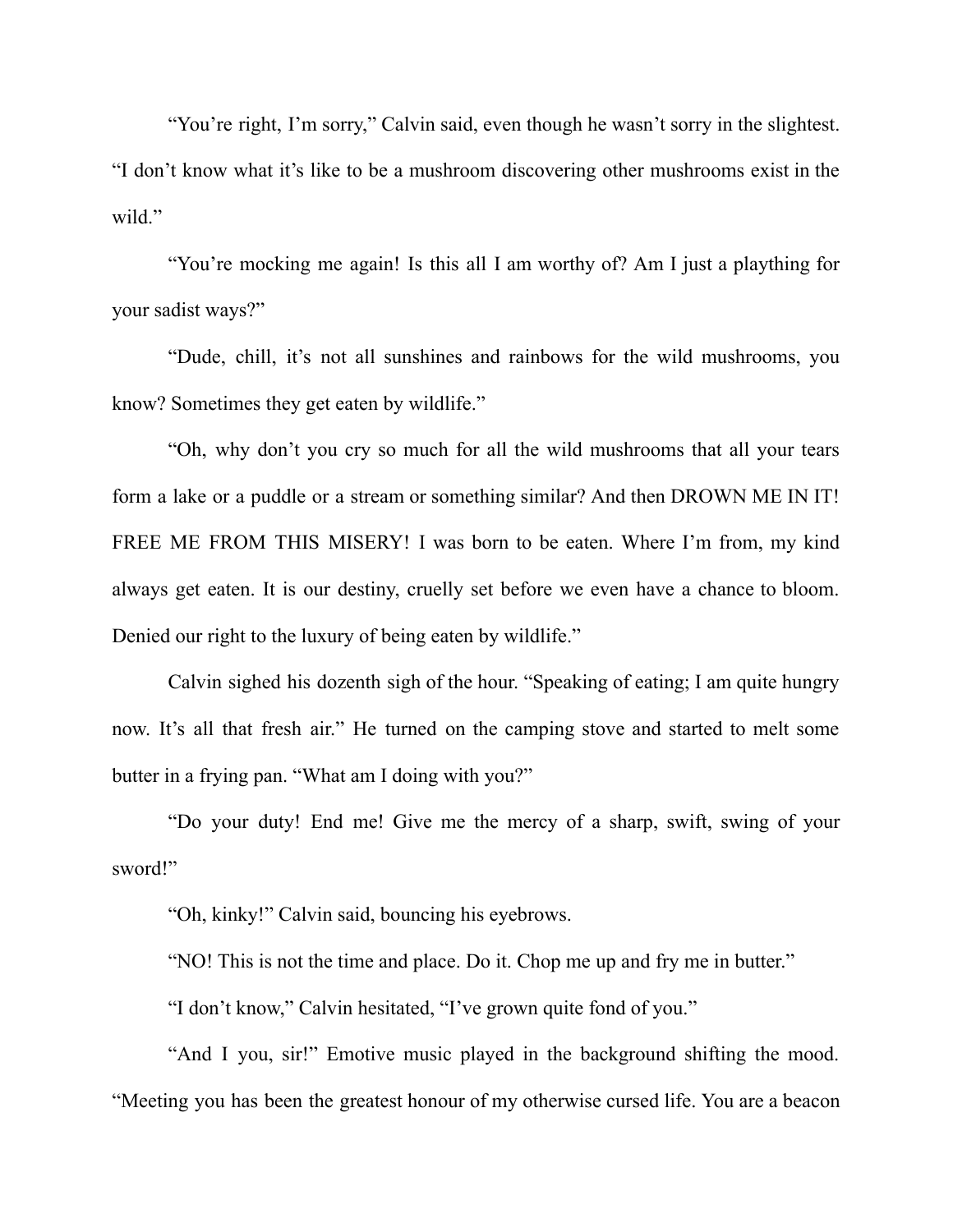of light to me. I learned a great deal thanks to you. Mostly things that gave me an overwhelming existential crisis, but let's not dwell on that. For now, my time has come to an end. The grim reaper approaches. Dice me and fry me; it would be my honour! I will face whatever awaits me with good grace and deference."

Calvin groaned with discomfort. "I don't wanna!"

"CUT ME YOU COWARD!"

Calvin cut. Just a thin slice from the side, avoiding the mushroom's face. He wasn't a barbarian!

"Oh, Lordy!" The mushroom cried out. "OH WOWSERS! That really fuckin' smarts! Do it again!"

"Erm… you sure?"

"DON'T GET YELLOW BELLIED ON ME NOW! DO IT AGAIN!"

Calvin did it again. The mushroom cried out louder. He cut again, and again until the mushroom was laid out in five thin slices; its face still intact. It gasped for air, which was weird, considering it had no lungs.

"Finish me," it whispered between shallow gasps. "End my suffering."

Calvin took one final sigh, scooped up the slices of mushroom and tossed them into the frying pan. The butter sizzled and hissed on contact.

"HOLY FUCKING SHITBALLS ON A CUNT STICK!! HOW CAN THIS MUCH PAIN EXIST?!"

Calvin squinted and leaned back. He was squeamish at the best of times.